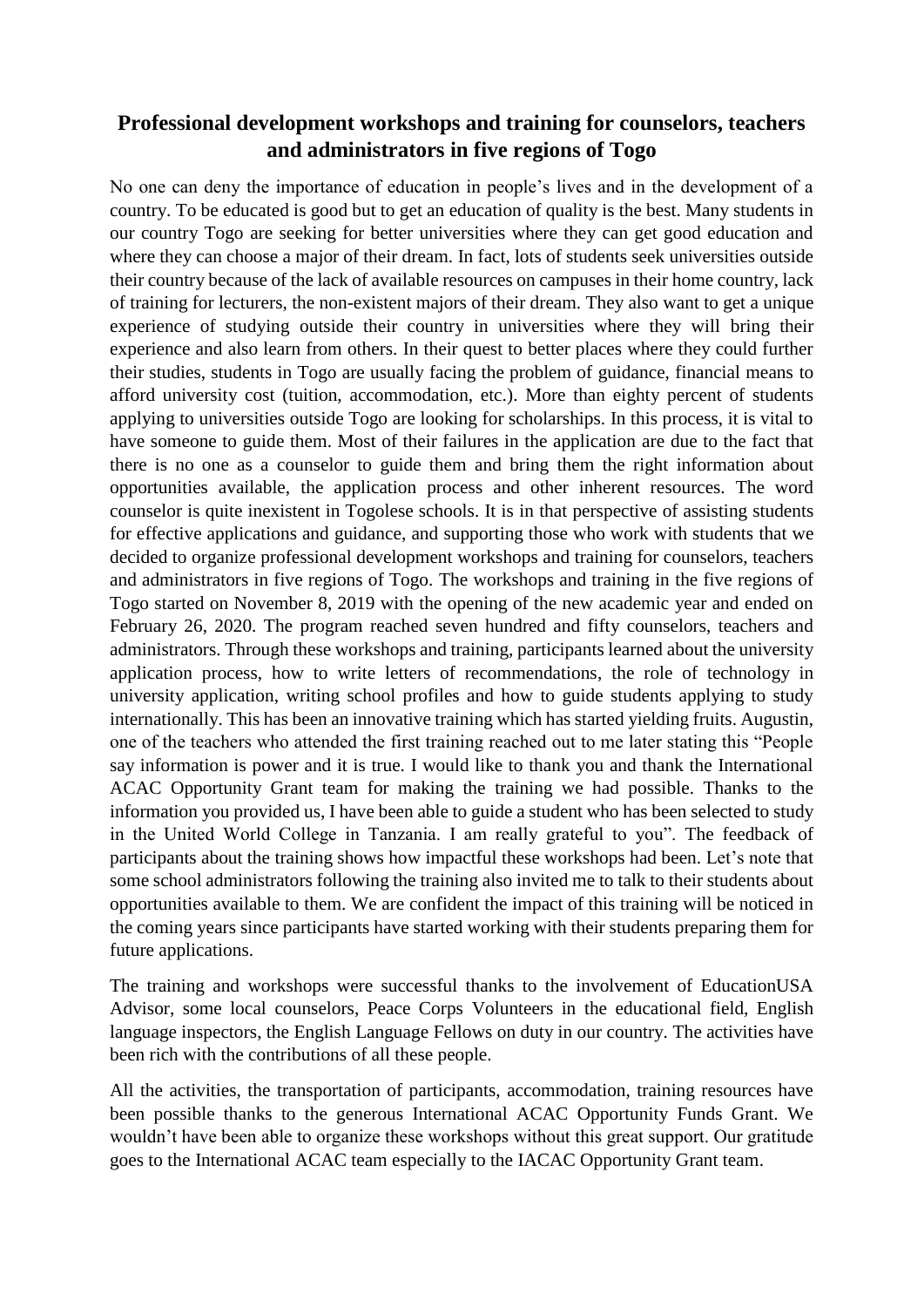A follow up session will be done around September/October 2020 to support teachers, counselors and administrators who attended the training and workshops as they will be assisting students in their different university applications.

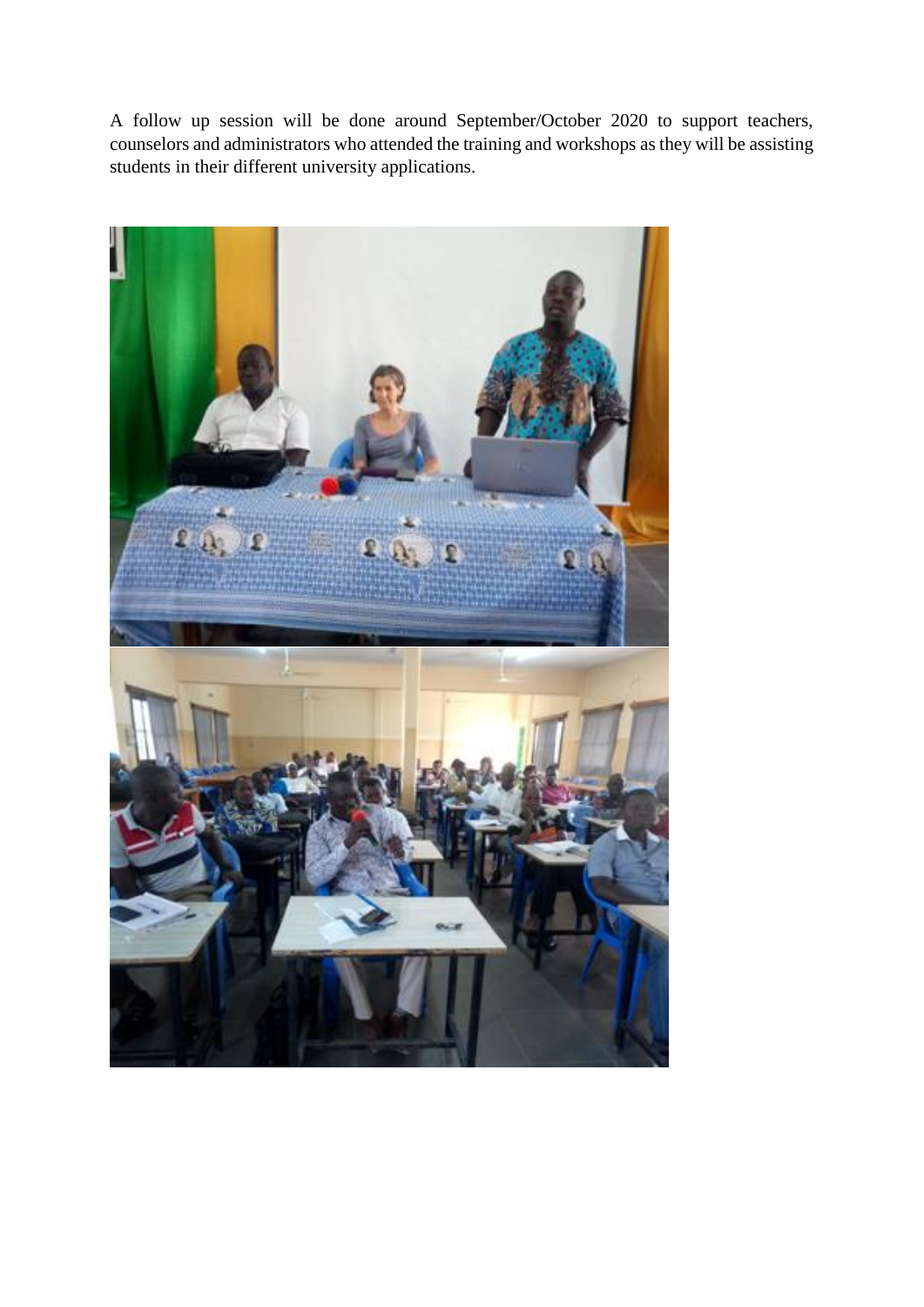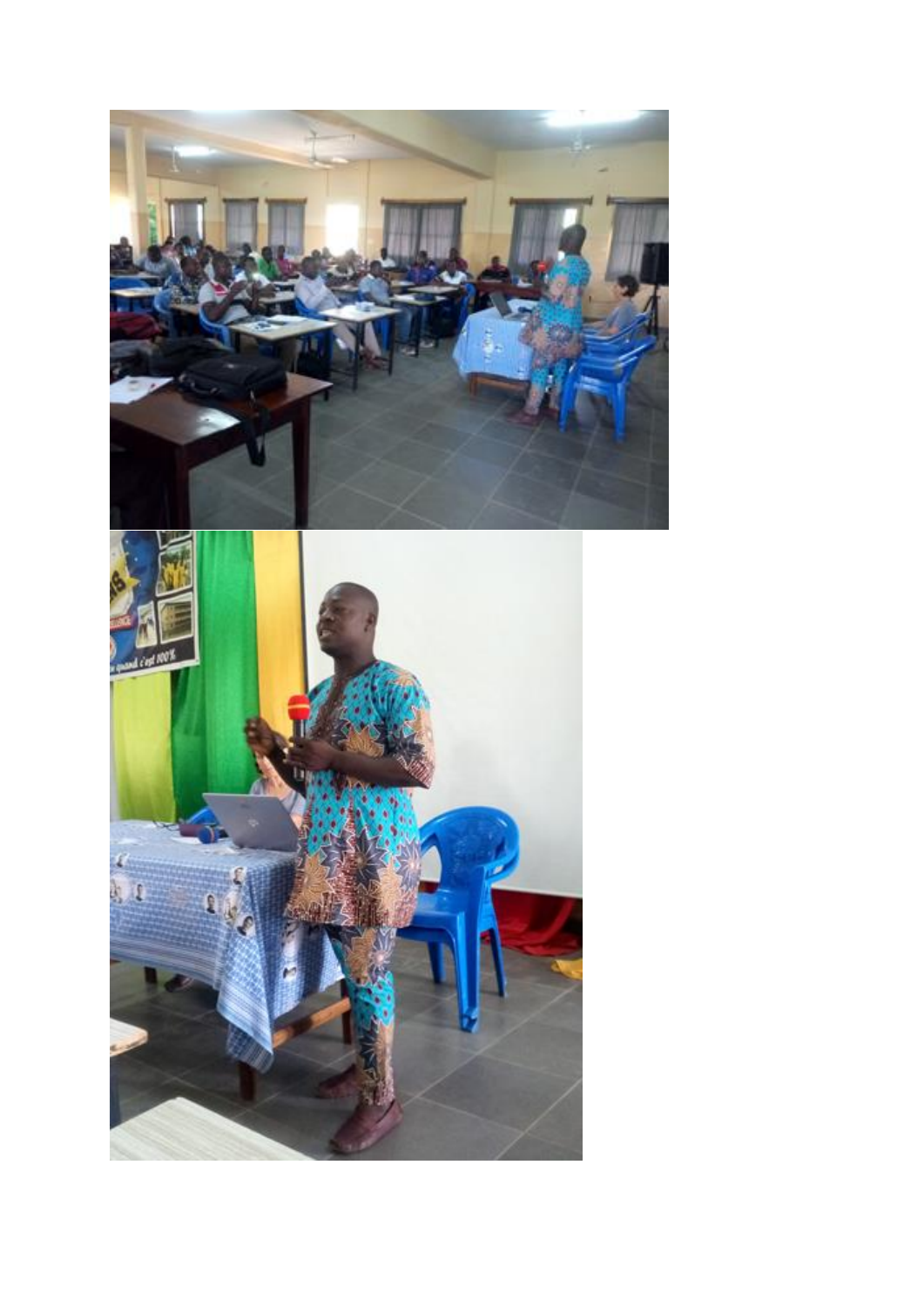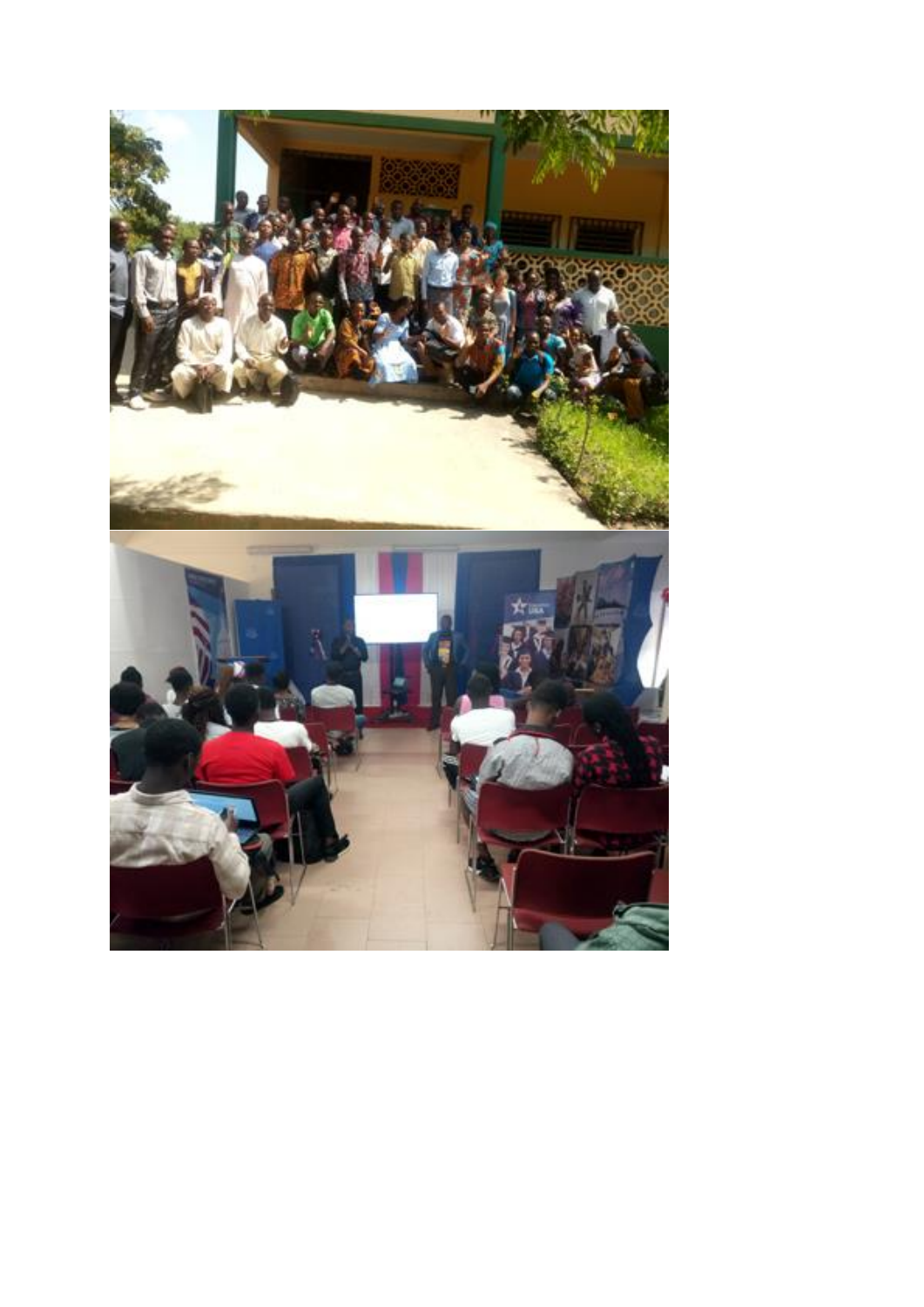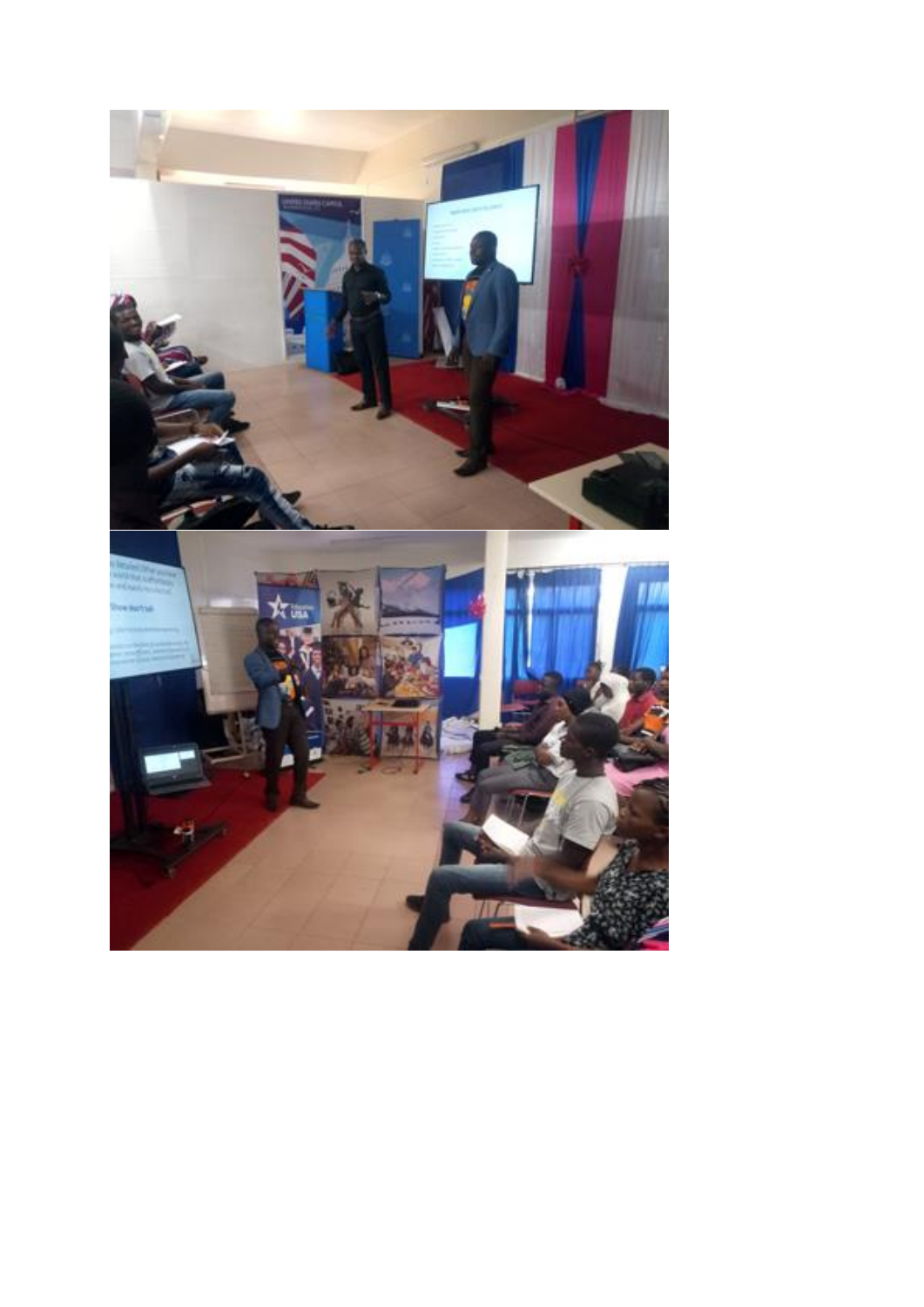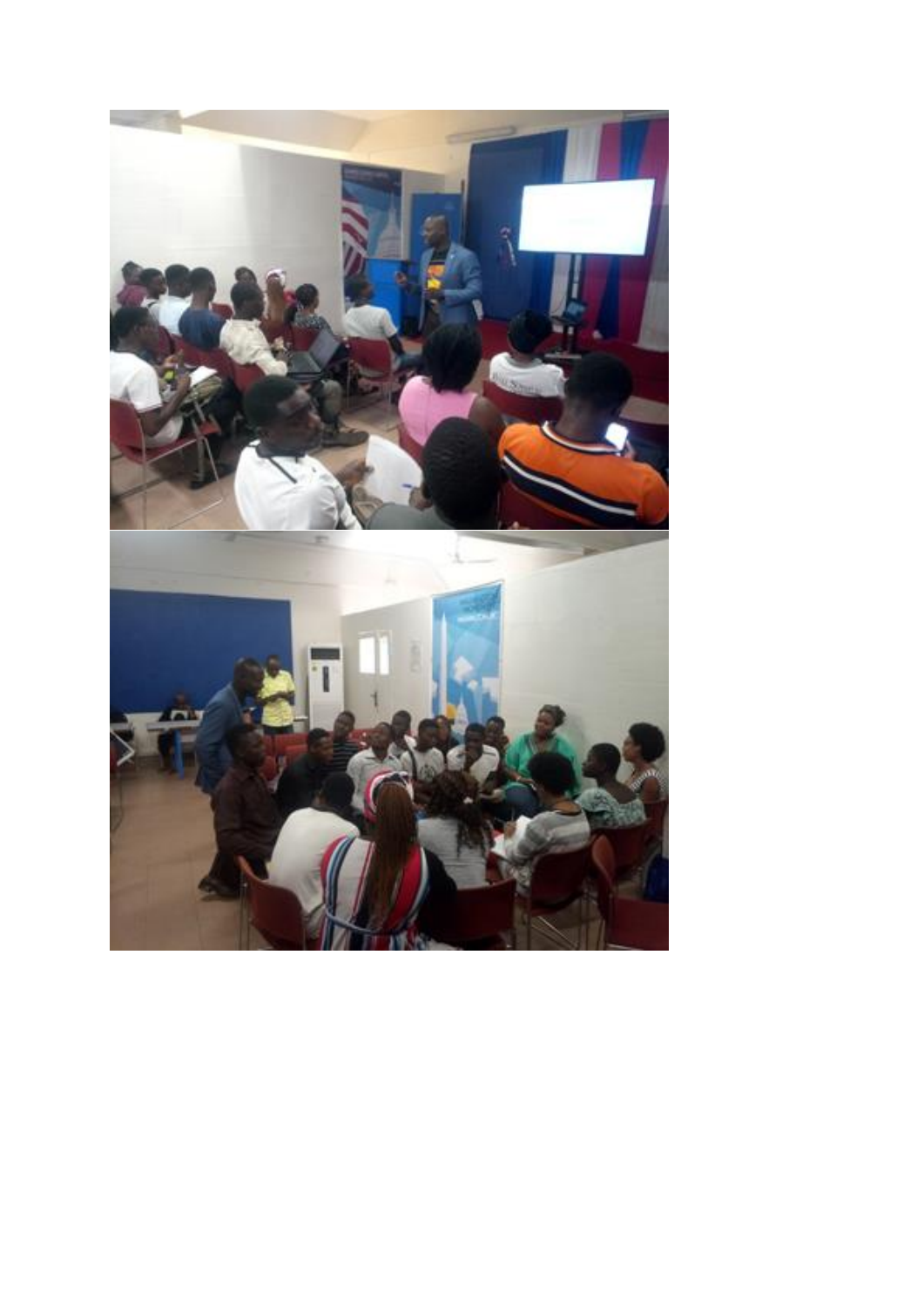

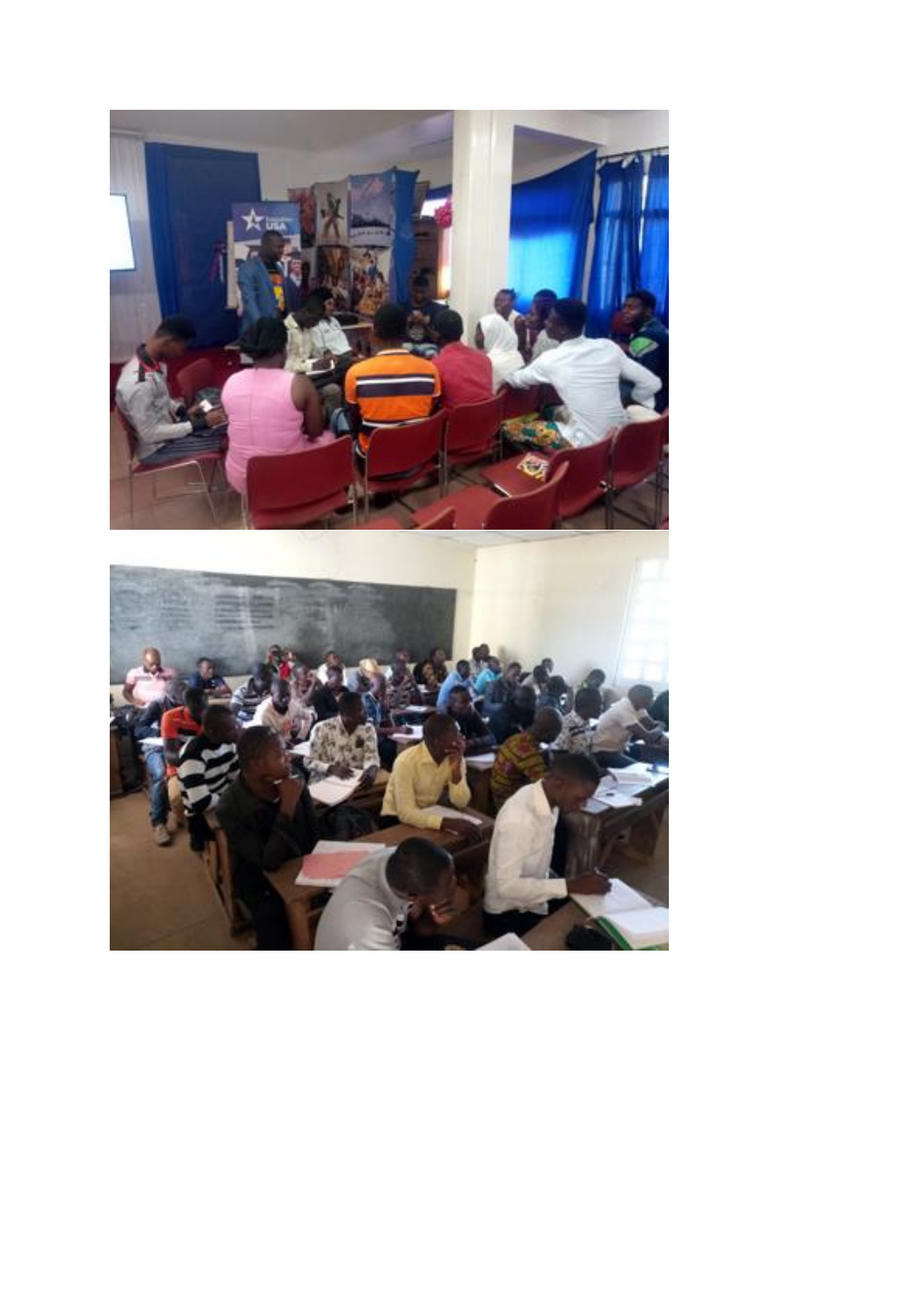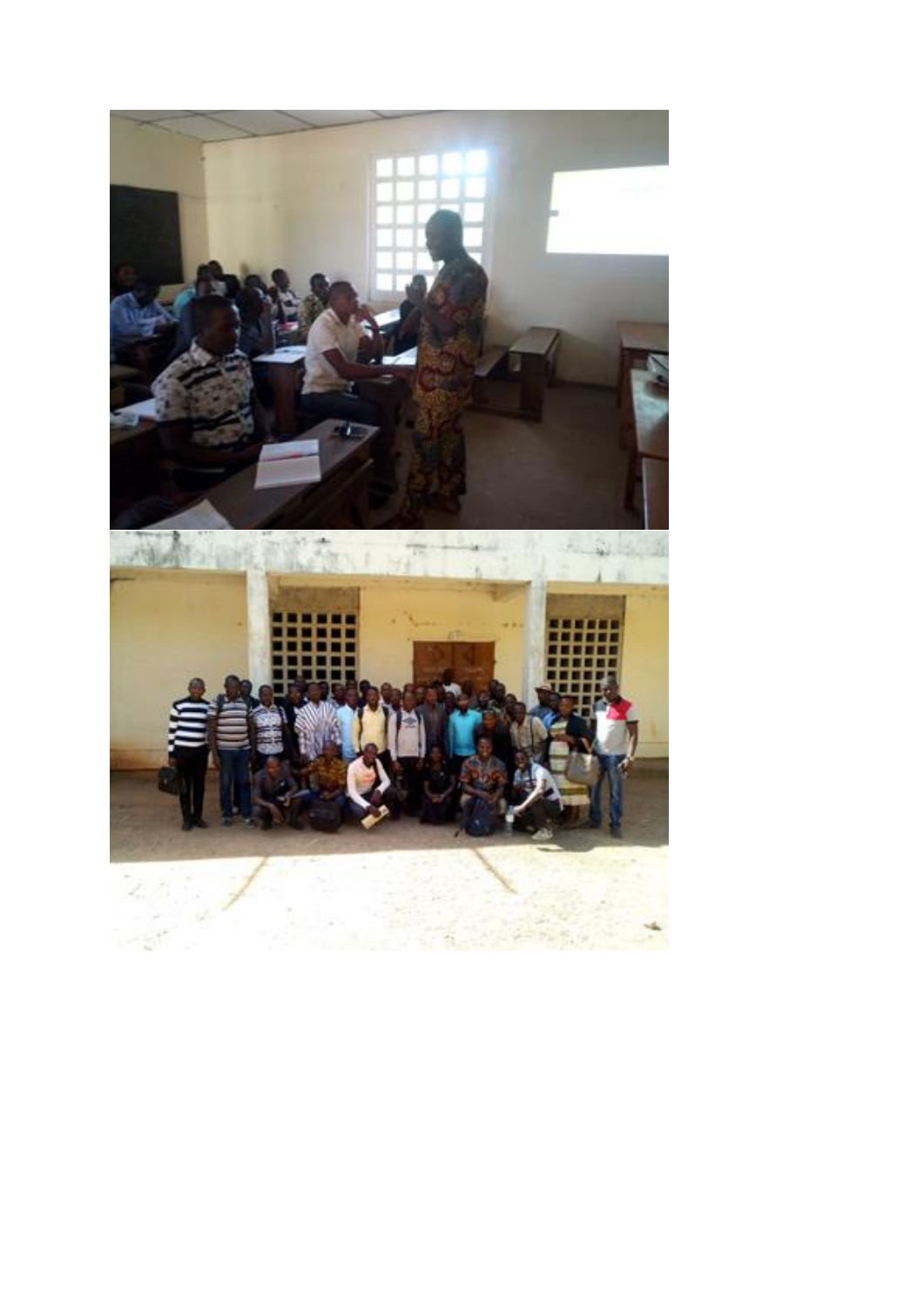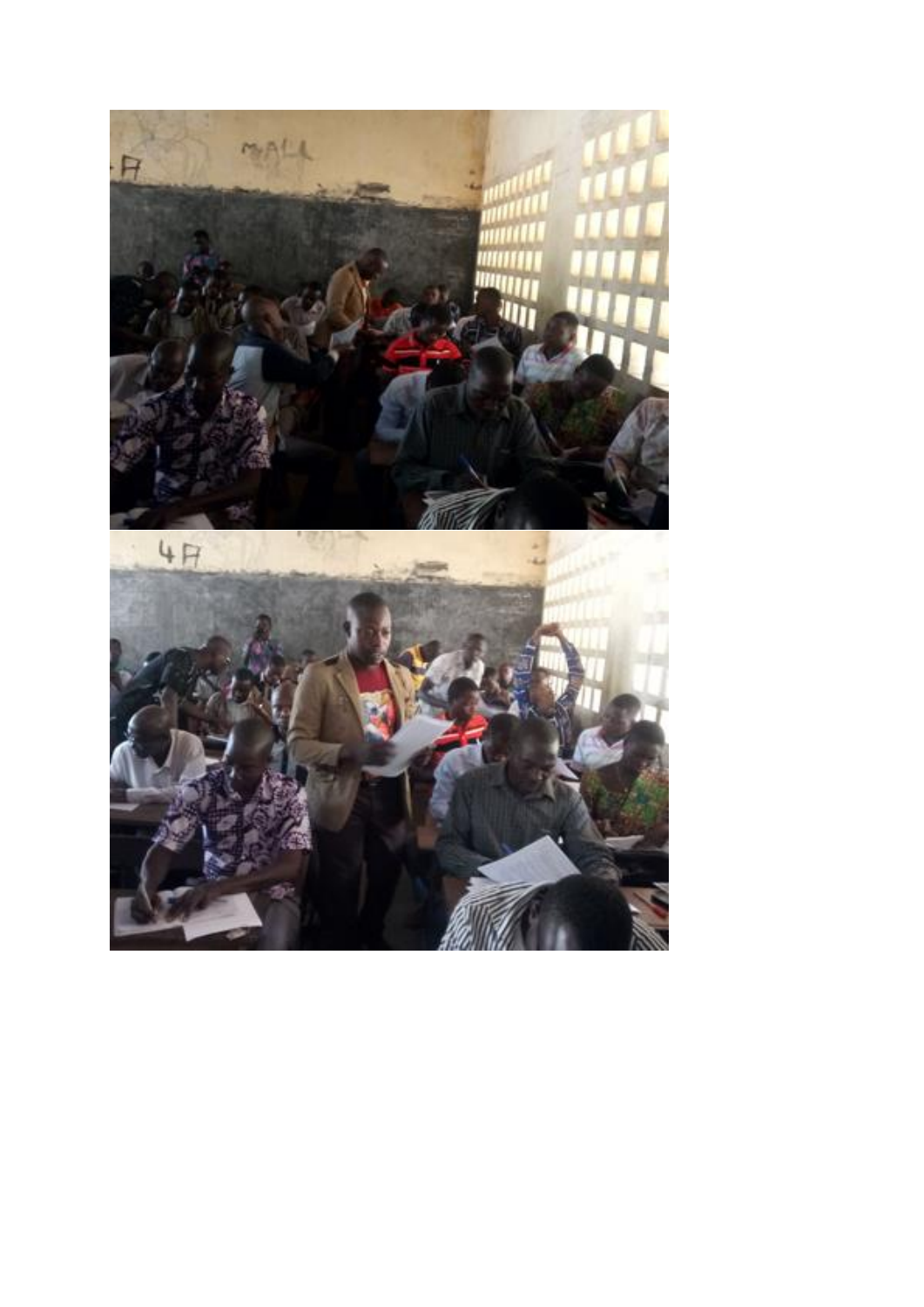